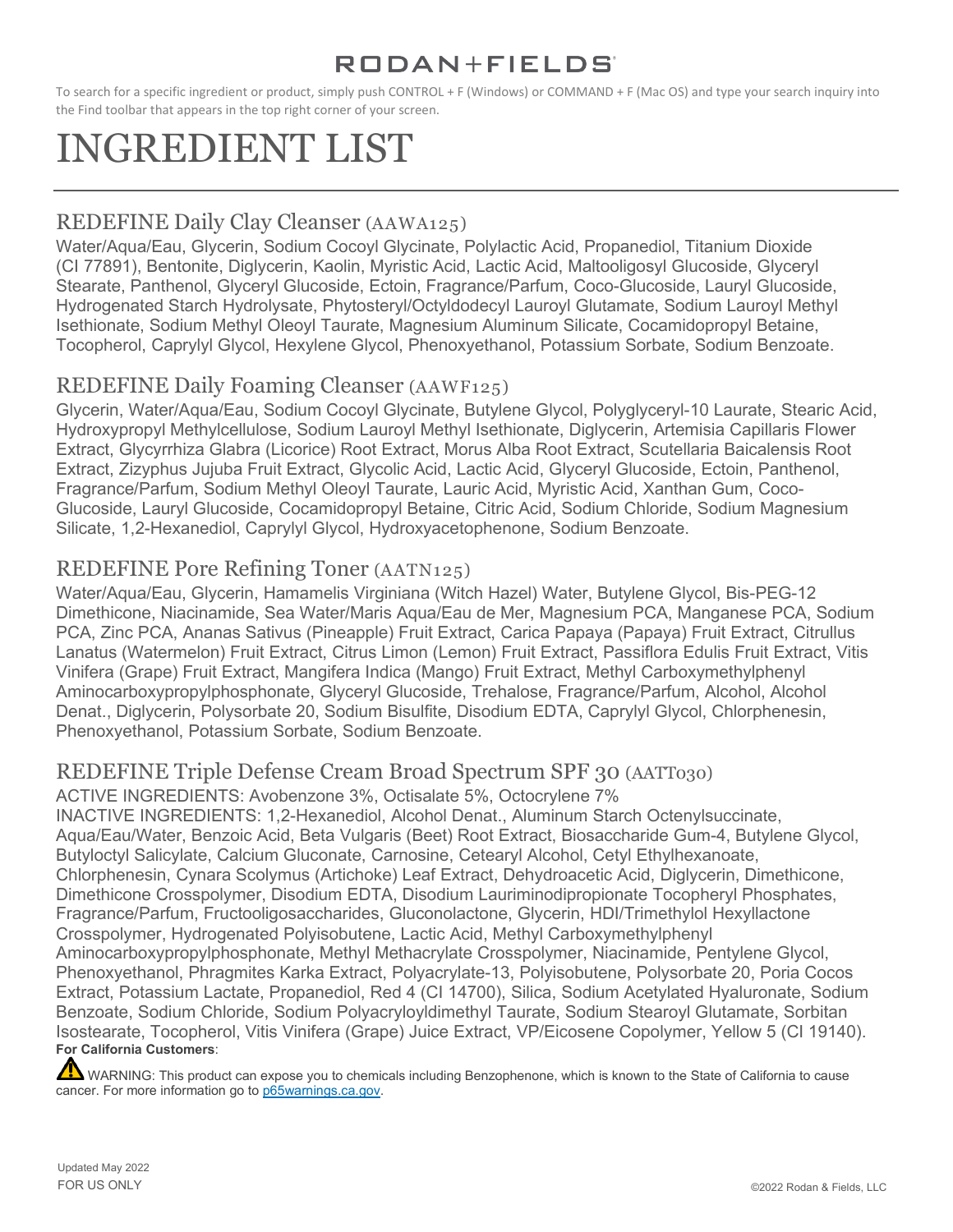To search for a specific ingredient or product, simply push CONTROL + F (Windows) or COMMAND + F (Mac OS) and type your search inquiry into the Find toolbar that appears in the top right corner of your screen.

### REDEFINE Triple Defense Lotion Broad Spectrum SPF 30(AATL030)

ACTIVE INGREDIENTS: Avobenzone 2%, Homosalate 6.8%, Octisalate 3.4%, Octocrylene 4.4% INACTIVE INGREDIENTS: 1,2-Hexanediol, Aminomethyl Propanol, Aqua/Eau/Water, Benzoic Acid, Benzyl Alcohol, Beta Vulgaris (Beet) Root Extract, Biosaccharide Gum-4, Butylene Glycol, C12-15 Alkyl Benzoate, Calcium Gluconate, Carbomer, Carnosine, Citric Acid, Cynara Scolymus (Artichoke) Leaf Extract, Dehydroacetic Acid, Diglycerin, Dimethicone, Dimethicone/Vinyl Dimethicone Crosspolymer, Disodium Lauriminodipropionate Tocopheryl Phosphates, Fragrance/Parfum, Fructooligosaccharides, Gluconolactone, Glycerin, Glycine Soja (Soybean) Oil, Hydrogenated Lecithin, Hydroxyethyl Acrylate/Sodium Acryloyldimethyl Taurate Copolymer, Lactic Acid, Methyl Carboxymethylphenyl Aminocarboxypropylphosphonate, Niacinamide, Phenoxyethanol, Phragmites Karka Extract, Polyacrylate-13, Polyisobutene, Polysorbate 20, Polysorbate 60, Poria Cocos Sclerotium Extract, Potassium Lactate, Propanediol, Silica, Sodium Acetylated Hyaluronate, Sodium Benzoate, Sodium Carbomer, Sodium Potassium Aluminum Silicate, Sorbitan Isostearate, Titanium Dioxide, Tocopherol, Vitis Vinifera (Grape) Juice Extract, Xanthan Gum. **For California Customers**:

WARNING: This product can expose you to chemicals including Benzophenone, which is known to the State of California to cause cancer. For more information go to [p65warnings.ca.gov.](https://www.p65warnings.ca.gov/)

### REDEFINE Overnight Restorative Cream (AAPM030)

Water/Aqua/Eau, Hydrogenated Polyisobutene, Dimethicone, Diglycerin, Hydrogenated Castor Oil Isostearate, Niacinamide, Oenothera Biennis (Evening Primrose) Oil, Rosa Canina Seed Extract, Butylene Glycol, Cetyl Alcohol, Glyceryl Stearate, Hydrogenated Vegetable Oil, Isododecane, Glycerin, Butyrospermum Parkii (Shea) Butter, Olea Europaea (Olive) Fruit Oil, Vaccinium Myrtillus Fruit Extract, Tetrapeptide-21, Tetrapeptide-4, Acetyl Tetrapeptide-11, Acetyl Tetrapeptide-9, Bakuchiol, Honokiol, Magnolol, Simmondsia Chinensis (Jojoba) Butter, Fragrance/Parfum, Glycolic Acid, Jojoba Alcohol, Olive Oil Polyglyceryl-6 Esters, Potassium Jojobate, Sodium Polyacrylate, Sorbitan Caprylate, Steareth-20, Phenylpropanol, Polyglyceryl-6 Laurate, Polysorbate 20, PEG-75 Stearate, Ceteth-20, Dimethyl Isosorbide, Polyurethane-35, Tocopherol, Tocopheryl Acetate, Citric Acid, Disodium EDTA, Sodium Hydroxide, Caprylyl Glycol, Methylpropanediol, Propanediol, Benzoic Acid, Titanium Dioxide (CI 77891).

### REDEFINE Overnight Reparative Lotion (AAPL030)

Water/Aqua/Eau, Niacinamide, Cetyl Ethylhexanoate, Glycerin, Butylene Glycol, Caprylic/Capric Triglyceride, Cetearyl Alcohol, Dimethicone, Glycol Stearate, Ethyl Macadamiate, Alcohol Denat., Isododecane, Nylon-12, Tetrapeptide-21, Tetrapeptide-4, Retinal, Retinyl Palmitate, Malic Acid, Hydroxyapatite, Fragrance/Parfum, Ammonium Acryloyldimethyltaurate/VP Copolymer, Beheneth-20, Methyl Methacrylate Crosspolymer, Sodium Polyacryloyldimethyl Taurate, Xanthan Gum, Tocopherol, Aminomethyl Propanol, Disodium EDTA, Ethylhexylglycerin, Phenoxyethanol.

### REDEFINE Multi-Function Eye Cream (AAEY015)

Water/Aqua/Eau, Dimethicone, Caprylic/Capric Triglyceride, Vinyl Dimethicone/Methicone Silsesquioxane Crosspolymer, Caprylic/Capric/Myristic/Stearic Triglyceride, Glycerin, Bellis Perennis (Daisy) Extract, Butylene Glycol, HDI/Trimethylol Hexyllactone Crosspolymer, Isononyl Isononanoate, Sodium Chloride, Triethylhexanoin, Cetyl PEG/PPG-10/1 Dimethicone, Sodium Acetylated Hyaluronate, Ascorbic Acid, 3-O-Cetyl Ascorbic Acid, Phoenix Dactylifera (Date) Seed Extract, Vitis Vinifera (Grape) Juice Extract, Hieracium Pilosella Extract, Avena Sativa (Oat) Kernel Extract, Linolenic Acid, Oleic Acid, Linoleic Acid, Methyl Carboxymethylphenyl Aminocarboxypropylphosphonate, Tocopherol, Isododecane, Hydrogenated Polyisobutene, Silica, Palmitic Acid, Stearic Acid, Polysilicone-11, PEG/PPG-18/18 Dimethicone, Sodium Dehydroacetate, Sodium Citrate, Citric Acid, Disodium EDTA, Propanediol, Sodium Benzoate, Potassium Sorbate, Titanium Dioxide (CI 77891), Mica.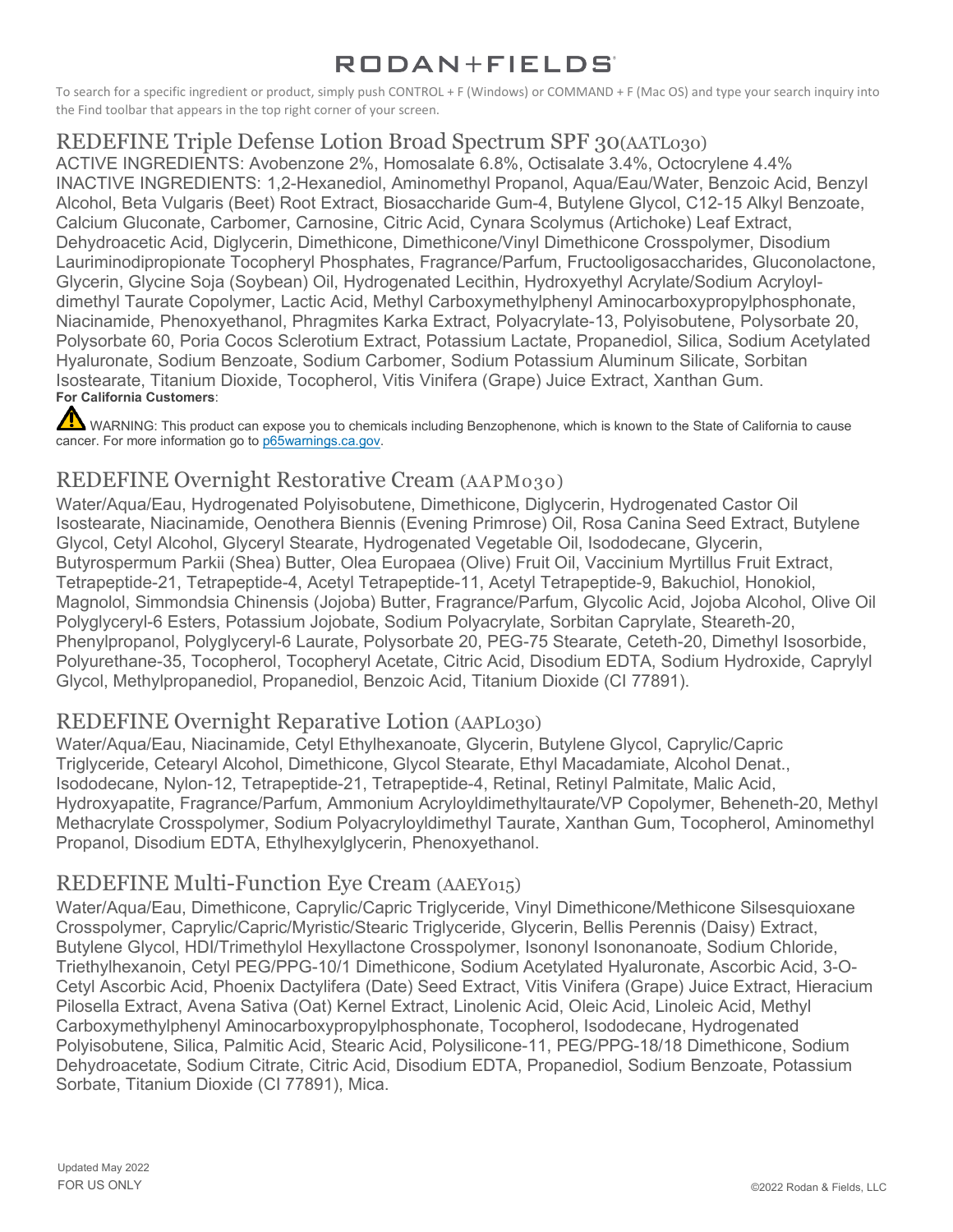To search for a specific ingredient or product, simply push CONTROL + F (Windows) or COMMAND + F (Mac OS) and type your search inquiry into the Find toolbar that appears in the top right corner of your screen.

# REDEFINE Rejuvenation Mask (AARMF50)

Water/Aqua/Eau, Glycerin, Hydrogenated Jojoba Oil, Cocamidopropyl Betaine, Disiloxane, Sodium Cocoyl Isethionate, Decyl Glucoside, Xanthan Gum, Aloe Barbadensis Flower Extract, Coccinia Indica Fruit Extract, Corallina Officinalis Extract, Melia Azadirachta Leaf Extract, Melia Azadirachta Flower Extract, Ocimum Basilicum (Basil) Flower/Leaf Extract, Ocimum Sanctum Leaf Extract, Pyrus Malus (Apple) Fruit Extract, Solanum Melongena (Eggplant) Fruit Extract, Ceramide AP, Ceramide EOS, Ceramide EOP, Ceramide NP, Ceramide NS, Sea Salt/Maris Sal/Sel Marin, Adenosine, Behenic Acid, Coconut Acid, Lactic Acid, Calcium PCA, Magnesium PCA, Lecithin, Cholesterol, Dimethicone, PEG-12 Dimethicone, Caprooyl Phytosphingosine, Caprooyl Sphingosine, Saccharide Isomerate, Sodium Hyaluronate, Sodium Isethionate, Cetyl Alcohol, Curcuma Longa (Turmeric) Root Extract, Fragrance/Parfum, Ceteareth-25, Cetyl Hydroxyethylcellulose, Disodium Phosphate, Gellan Gum, Hydrated Silica, Silica Dimethyl Silylate, Sodium Chloride, Ascorbyl Palmitate, Tocopherol, Disodium EDTA, Sodium Citrate, Caprylyl Glycol, Hexylene Glycol, Pentylene Glycol, 1,2-Hexanediol, Ethylhexylglycerin, Phenoxyethanol, Sodium Benzoate.

### REDEFINE Intensive Renewing Serum (AASRI60)

Cyclopentasiloxane, Dimethicone, Polysilicone-11, Ethylhexyl Hydroxystearate, C12-15 Alkyl Benzoate, Retinal, Palmitoyl Hexapeptide-14, Retinyl Palmitate, Hydroxyapatite, Bis-Ethylhexyl Hydroxydimethoxy Benzylmalonate, Ethoxydiglycol.

### REDEFINE Lip Renewing Serum (AALS060)

Bis-Diglyceryl Polyacyladipate-2, Polyisobutene, Ricinus Communis (Castor) Seed Oil, Helianthus Annuus (Sunflower) Seed Oil, Jojoba/Macadamia Seed Oil Esters, Butyrospermum Parkii (Shea) Butter, Moringa Oil/Hydrogenated Moringa Oil Esters, Myristic/Palmitic/Stearic/Ricinoleic/Eicosanedioic Glycerides, Menthyl Lactate, Dipalmitoyl Hydroxyproline, Palmitoyl Tripeptide-1, Oryza Sativa (Rice) Bran Extract, Rosmarinus Officinalis (Rosemary) Leaf Extract, Sesamum Indicum (Sesame) Seed Extract, Caprylic/Capric Glycerides, Dextrin Palmitate, Ethylhexyl Palmitate, Phytosterols, Phytosteryl Macadamiate, Squalene, Tocopherol, Tribehenin, Flavor/Aroma, Dimethyl Isosorbide, Euphorbia Cerifera (Candelilla) Wax/Candelilla Cera/Cire de candelilla, Hydrated Silica, Hydrolyzed Corn Starch, Palmitic Acid, Polysorbate 80, Sorbitan Isostearate, Sucralose, Water/Aqua/Eau, Citronellol, Limonene, Linalool.

### REDEFINE AMP MD Purification Tablets (AAPFD01)

Sodium Bicarbonate, Citric Acid, Sodium Carbonate, Corn Syrup Solids, Potassium Persulfate, Sodium Carbonate Peroxide, Sodium Sulfate, TAED, Sorbitol, Water/Aqua/Eau, PEG-180, PEG-8, Sodium Lauryl Sulfoacetate, Magnesium Stearate, Acid Blue 74, Blue 1 Al Lake.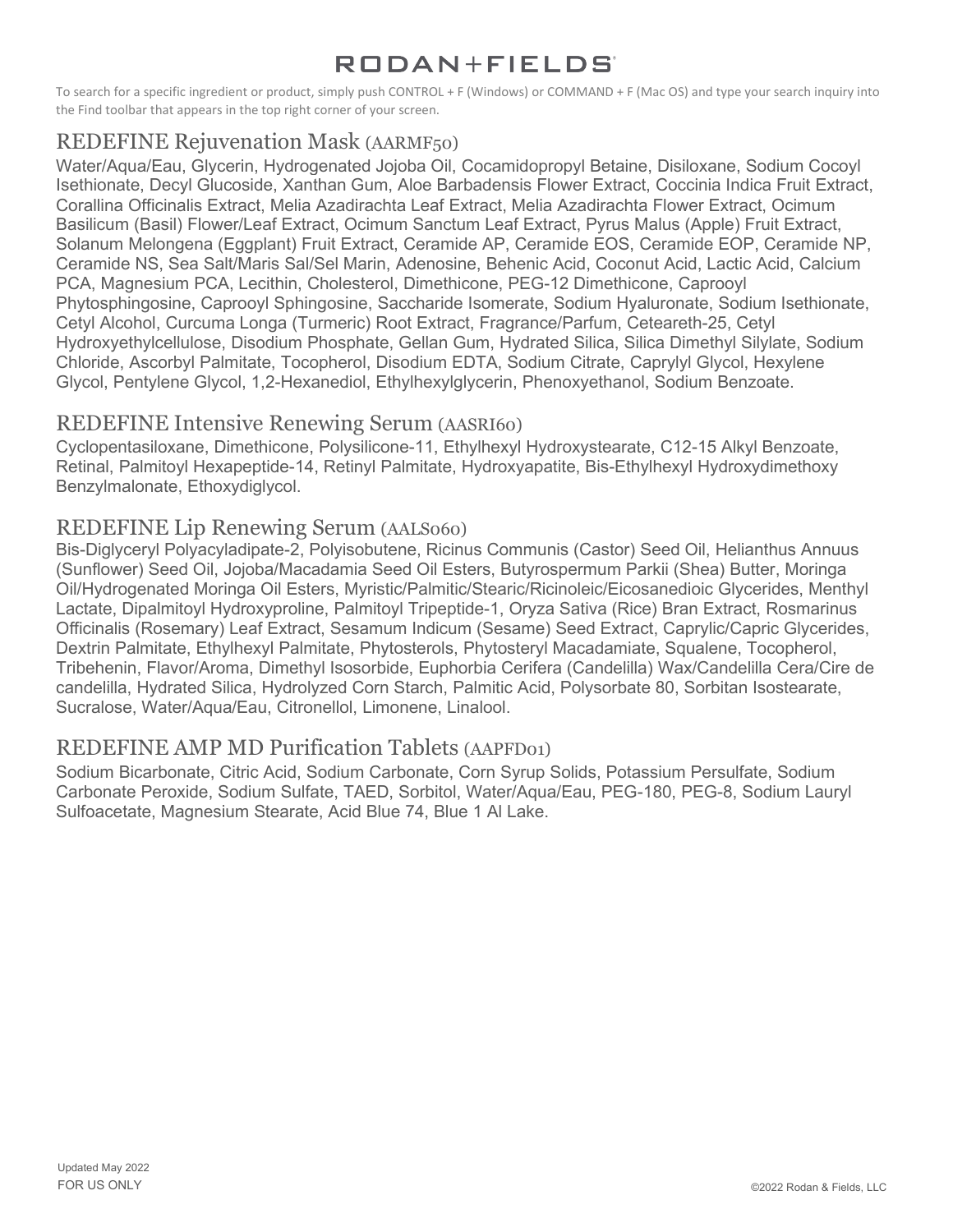To search for a specific ingredient or product, simply push CONTROL + F (Windows) or COMMAND + F (Mac OS) and type your search inquiry into the Find toolbar that appears in the top right corner of your screen.

### REVERSE Deep Exfoliating Cleanser (RVWA125)

Water/Aqua/Eau, C12-15 Alkyl Benzoate, Diethylhexyl Sebacate, Polylactic Acid, Cetearyl Alcohol, Glyceryl Stearate, Jojoba Esters, PEG-40 Stearate, Ammonium Laureth Sulfate , Magnesium Aluminum Silicate, Pentylene Glycol, Potassium Cetyl Phosphate, Ceteareth-20, Hydroxyacetophenone, C10-16 Pareth-1, Glycolic Acid, Lactic Acid, Fragrance/Parfum, Mentha Piperita (Peppermint) Oil, Citric Acid, Sodium Magnesium Silicate, Xanthan Gum, Butylene Glycol, Phenoxyethanol, Potassium Sorbate, Yellow 5 (CI 19140), Yellow 6 (CI 15985), Limonene, Linalool.

#### **For California Customers**:

WARNING: This product can expose you to chemicals including Pulegone, which is known to the State of California to cause cancer. For more information go to [p65warnings.ca.gov.](https://www.p65warnings.ca.gov/)

### REVERSE Intensive Brightening Toner (RVTG125)

Water/Aqua/Eau, Butylene Glycol, Pentylene Glycol, Niacinamide, Bis-PEG-12 Dimethicone, Trideceth-9, Glycerin, Polysorbate 20, PEG-5 Isononanoate, Sodium Hyaluronate, Dipotassium Glycyrrhizate, Panthenol, Caprylyl Glycol, Bisabolol, Citrus Limon (Lemon) Fruit Extract, Ananas Sativus (Pineapple) Fruit Extract, Passiflora Edulis Fruit Extract, Vitis Vinifera (Grape) Fruit Extract, Carica Papaya (Papaya) Fruit Extract, Citrullus Lanatus (Watermelon) Fruit Extract, Mangifera Indica (Mango) Fruit Extract, Fragrance/Parfum, Polyacrylate Crosspolymer-6, Silica, Alcohol Denat., Phenylethyl Resorcinol, Disodium EDTA, Sodium Bisulfite, Sodium Hydroxide, Trehalose, Phenoxyethanol, Chlorphenesin, Potassium Sorbate, Sodium Benzoate, Limonene, Linalool.

### REVERSE Brightening Defense Fluid Lotion (RVSS050)

ACTIVE INGREDIENTS: Avobenzone 2.8%, Homosalate 9.3%, Octisalate 4.67%, Octocrylene 6.1% INACTIVE INGREDIENTS: Adenosine, Aminomethyl Propanol, Aqua/Eau/Water, Benzyl Alcohol, Butylene Glycol, C12-15 Alkyl Benzoate, Calcium Gluconate, Citral, Citric Acid, Cynara Scolymus (Artichoke) Leaf Extract, Dimethicone, Dimethicone/Vinyl Dimethicone Crosspolymer, Dipotassium Glycyrrhizate, Fragrance/Parfum, Gluconolactone, Glycerin, Glycine Soja (Soybean) Oil, Hydrogenated Lecithin, Limonene, Linalool, Methyl Carboxymethylphenyl Aminocarboxypropylphosphonate, Phenoxyethanol, Propanediol, Rosmarinic Acid, Rutin, Sesamum Indicum (Sesame) Seed Extract, Silica, Sodium Benzoate, Sodium Carbomer, Titanium Dioxide, Tocopherol, Xanthan Gum.

#### **For California Customers**:

WARNING: This product can expose you to chemicals including Benzophenone, which is known to the State of California to cause cancer. For more information go to [p65warnings.ca.gov.](https://www.p65warnings.ca.gov/)

### REVERSE Tone Correcting Treatment (RVTTG50)

Dimethicone, Propanediol, Isododecane, Glycerin, Ascorbic Acid, Pentylene Glycol, Dimethicone Crosspolymer, Ascorbyl Glucoside, PEG/PPG-18/18 Dimethicone, Ethoxydiglycol, Kojic Acid, Polysilicone-11, Retinal, Retinyl Palmitate, Hydroxyapatite, Fragrance/Parfum, Tocopherol, Caprylyl Glycol, Hexylene Glycol, Ethylhexylglycerin, Phenoxyethanol, Citral, Limonene, Linalool.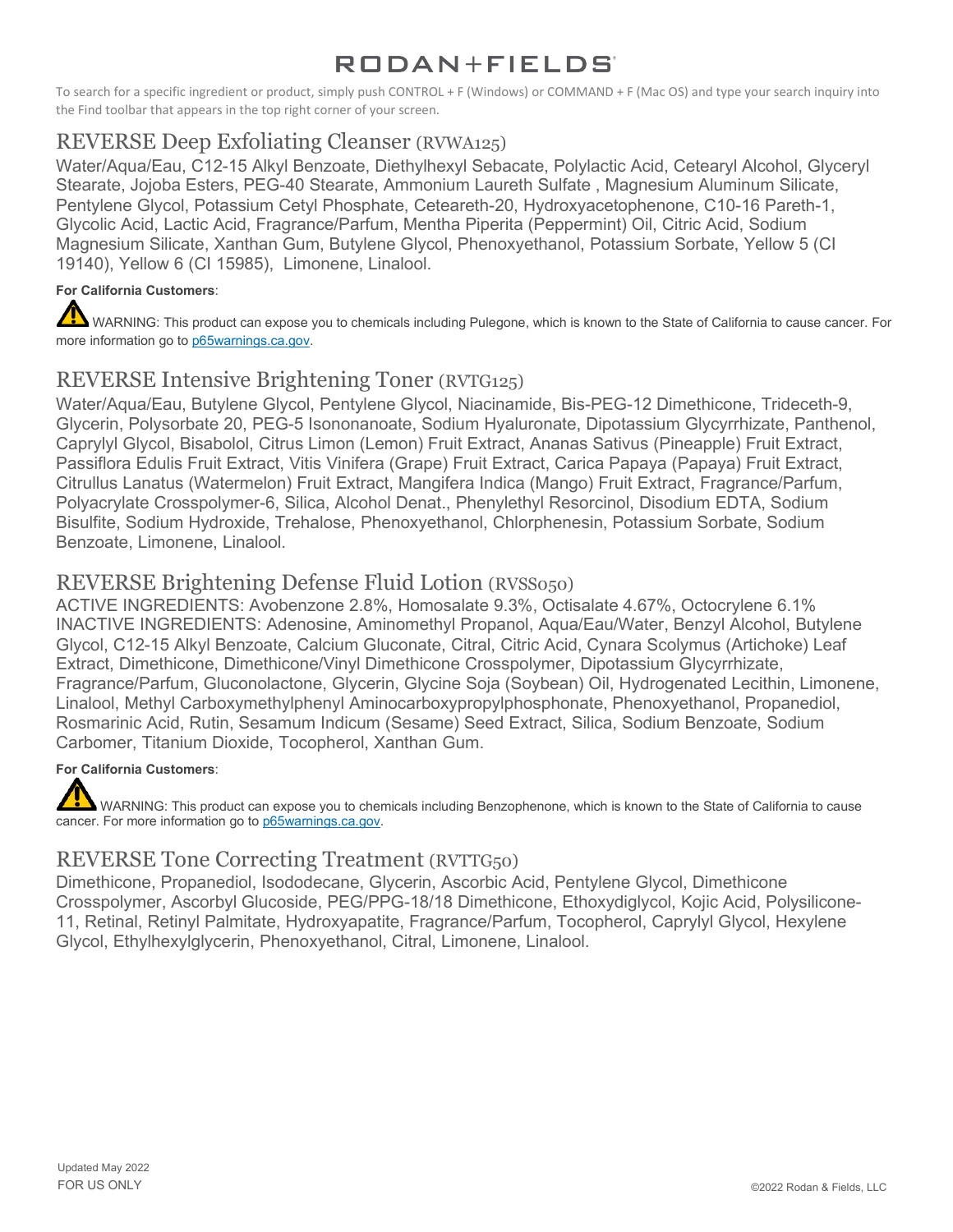To search for a specific ingredient or product, simply push CONTROL + F (Windows) or COMMAND + F (Mac OS) and type your search inquiry into the Find toolbar that appears in the top right corner of your screen.

### REVERSE Targeted Dark Spot Corrector (RVST015)

Water/Aqua/Eau, Dimethicone, Vinyl Dimethicone/Methicone Silsesquioxane Crosspolymer, Glycerin, Butylene Glycol, Niacinamide, Silica, Lauryl PEG-9 Polydimethylsiloxyethyl Dimethicone, Olus Oil/Vegetable Oil/Huile Végétale, Salix Nigra (Willow) Bark Extract, PEG-10 Dimethicone, Garcinia Mangostana Seed Oil, Alcohol Denat., Pentylene Glycol, Terminalia Catappa Leaf Extract, Glycyrrhiza Glabra (Licorice) Root Extract, Dipotassium Glycyrrhizate, Rosmarinic Acid, Rutin, Sesamum Indicum (Sesame) Seed Extract, Ethylhexyl Cyclohexyl Urea, Cynara Scolymus (Artichoke) Leaf Extract, Sclareolide, Difluorocyclohexyloxyphenol, Methyl Carboxymethylphenyl Aminocarboxypropylphosphonate, Tocopherol, Gluconolactone, Calcium Gluconate, Disteardimonium Hectorite, Triisostearin, Steareth-21, Zea Mays (Corn) Starch, Sucrose Stearate, Propanediol, Sucrose Palmitate, Phenoxyethanol, Sodium Benzoate.

### REVERSE Radiance Mask (RVRMF50)

Water/Aqua/Eau, Butylene Glycol, Glycerin, Mica, Ammonium Acryloyldimethyltaurate/VP Copolymer, Polysorbate 20, Titanium Dioxide (CI 77891), Pentylene Glycol, Retinal, Tetrahydrodiferuloylmethane, Punica Granatum Extract, Glycolic Acid, Fragrance/Parfum, Isohexadecane, Sorbitan Oleate, Xanthan Gum, Hydroxyapatite, Maltodextrin, Polysorbate 80, Acrylates Copolymer, Acrylates/Palmeth-25 Acrylate Copolymer, Acrylates/C10-30 Alkyl Acrylate Crosspolymer, Sodium Acrylate/Sodium Acryloyldimethyl Taurate Copolymer, Caprylyl Glycol, 1,2-Hexanediol, Sodium Hydroxide, Sodium Laureth Sulfate, Linalool, Tin Oxide, Iron Oxides (CI 77491), Iron Oxides (CI 77499).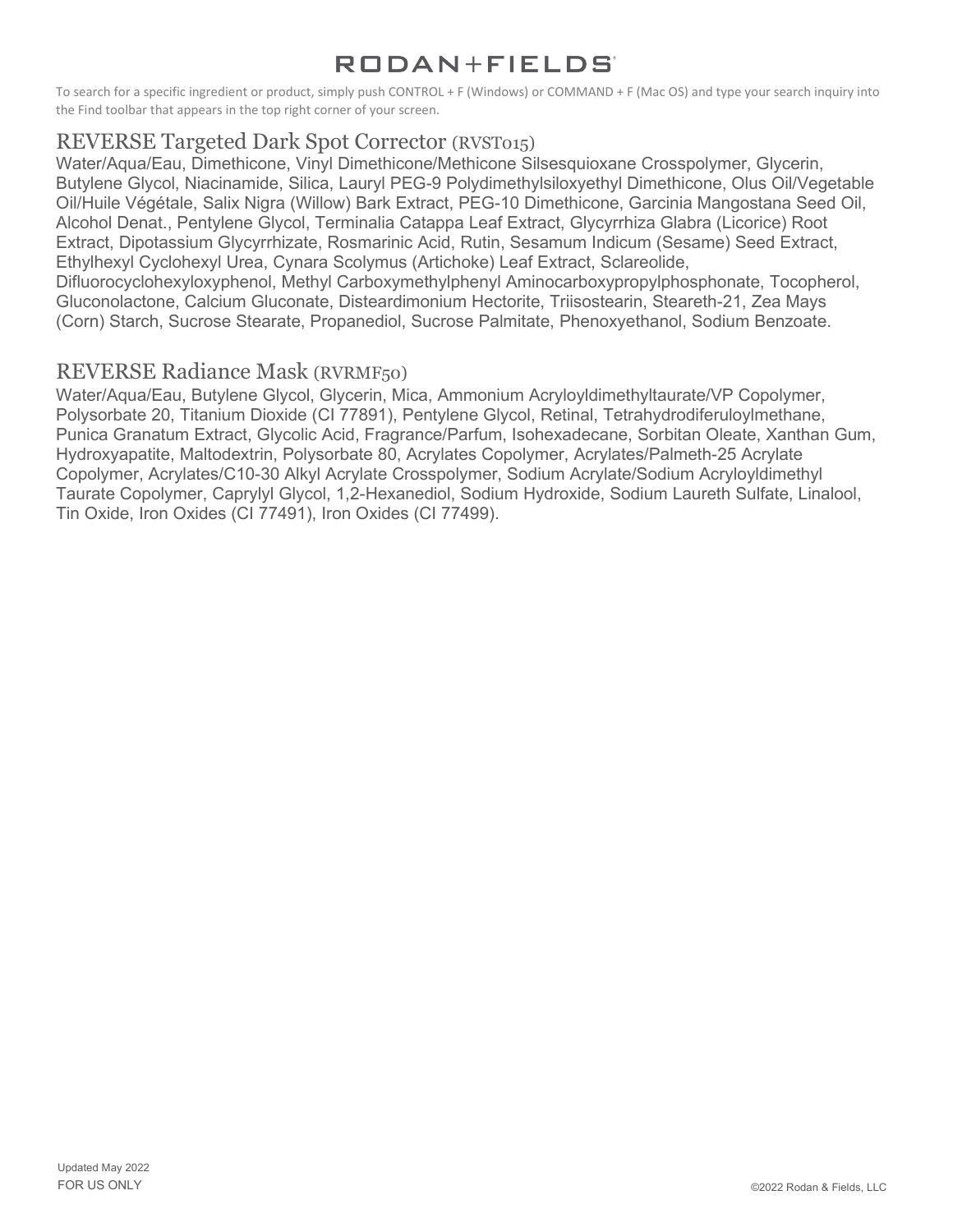To search for a specific ingredient or product, simply push CONTROL + F (Windows) or COMMAND + F (Mac OS) and type your search inquiry into the Find toolbar that appears in the top right corner of your screen.

### SOOTHE Calming Gel Cleanser (SOWA125)

Water/Aqua/Eau, PEG-7 Glyceryl Cocoate, Propanediol, Helianthus Annuus (Sunflower) Seed Oil, Polysorbate 60, Glycerin, Zingiber Officinale (Ginger) Root Extract, Bisabolol, PEG-40 Hydrogenated Castor Oil, Carbomer, Tocopherol, Sodium Hydroxide, Phenoxyethanol.

### SOOTHE Sensitive Skin Treatment (SOTT050)

#### ACTIVE INGREDIENTS: Allantoin 0.5%, Dimethicone 2%

INACTIVE INGREDIENTS: Annona Cherimola Fruit Extract, Aqua/Eau/Water, Ascorbic Acid, Benzoic Acid, Boswellia Serrata Extract, Butylene Glycol, Caprylyl Glycol, Chlorphenesin, Chlorphenesin, Citric Acid, Coco-Caprylate/Caprate, Decyl Glucoside, Dehydroacetic Acid, Dimethylacrylamide/Acrylic Acid/Polystyrene Ethyl Methacrylate Copolymer, Dipotassium Glycyrrhizate, Disodium Lauriminodipropionate Tocopheryl Phosphates, Glycerin, Glycyrrhetinic Acid, Helianthus Annuus (Sunflower) Seed Oil, Hexylene Glycol, Honey Extract/Mel Extract/Extrait De Miel, Hydrogenated Polyisobutene, Isododecane, Linoleic Acid, Linolenic Acid, Ocimum Sanctum Leaf Extract, Oleic Acid, Oligopeptide-10, Oryza Sativa (Rice) Bran Extract, Palmitic Acid, Panthenol, PEG-40 Stearate, Phenoxyethanol, Phenyl Trimethicone, Phenylpropanol, Phoenix Dactylifera (Date) Seed Extract, Phospholipids, Polyglyceryl-10 Stearate, Polysilicone-11, Propanediol, Sodium Acrylates Copolymer, Sodium Benzoate, Sodium Citrate, Sodium Dehydroacetate, Stearic Acid, Synthetic Fluorphlogopite, Tetrapeptide-16, Tin Oxide, Titanium Dioxide, Tocopherol, Xanthan Gum.

### SOOTHE Moisturizing Rescue Cream (SOMO050)

#### ACTIVE INGREDIENT: Colloidal Oatmeal 1%

INACTIVE INGREDIENTS: Aqua/Eau/Water, Ascorbyl Palmitate, Behenic Acid, Butyrospermum Parkii (Shea) Butter, C12-16 Alcohols, Calcium Gluconate, Caprooyl Phytosphingosine, Caprooyl Sphingosine, Caprylic/Capric Triglyceride, Caprylyl Glycol, Ceramide AP, Ceramide EOP, Ceramide EOS, Ceramide NP, Ceramide NS, Ceteareth-25, Cetyl Alcohol, Cholesterol, Curcuma Wenyujin/Curcuma Kwangsiensis Rhizome Extract, Cynara Scolymus (Artichoke) Leaf Extract, Decyl Glucoside, Dimethicone, Dipotassium Glycyrrhizate, Disodium EDTA, Ethylhexylglycerin, Gluconolactone, Glycerin, Helianthus Annuus (Sunflower) Seed Oil, Hexylene Glycol, Hydrogenated Lecithin, Lecithin, Maltodextrin, Ophiopogon Japonicus Root Extract, Opuntia Ficus-Indica Fruit Extract, Palmitic Acid, Panthenol, Phenoxyethanol, Polysilicone-11, Potassium Sorbate, Propanediol, Sodium Acrylates Copolymer, Sodium Benzoate, Tocopherol, Xanthan Gum, Yeast Extract.

### SOOTHE Daily Mineral Sunscreen (SOSS050)

ACTIVE INGREDIENTS: Titanium Dioxide 3.6%, Zinc Oxide 2.34%

INACTIVE INGREDIENTS: Acrylates/Dimethicone Copolymer, Aminopropyl Triethoxysilane, Ammonium Hydroxide, Aqua/Eau/Water, Butylene Glycol, Butyloctyl Salicylate, C12-15 Alkyl Benzoate, Calcium Gluconate, Caprylic/Capric Triglyceride, Caprylyl Methicone, Cynara Scolymus (Artichoke) Leaf Extract, Dimethicone, Dimethicone/PEG-10/15 Crosspolymer, Dipropylene Glycol, Disteardimonium Hectorite, Ethylhexylglycerin, Gluconolactone, Glycerin, Isododecane, Isostearic Acid, Magnesium Sulfate, Methyl Carboxymethylphenyl Aminocarboxypropylphosphonate, Nylon-12, PEG-9 Polydimethylsiloxyethyl Dimethicone, Pentylene Glycol, Phenethyl Benzoate, Phenoxyethanol, Polyglyceryl-3 Polyricinoleate, Polyhydroxystearic Acid, Propanediol, Propylene Carbonate, Rosmarinic Acid, Rutin, Silica, Sodium Benzoate, Sodium Citrate, Stearic Acid, Styrene/Acrylates Copolymer, Tocopherol, Triethylhexanoin.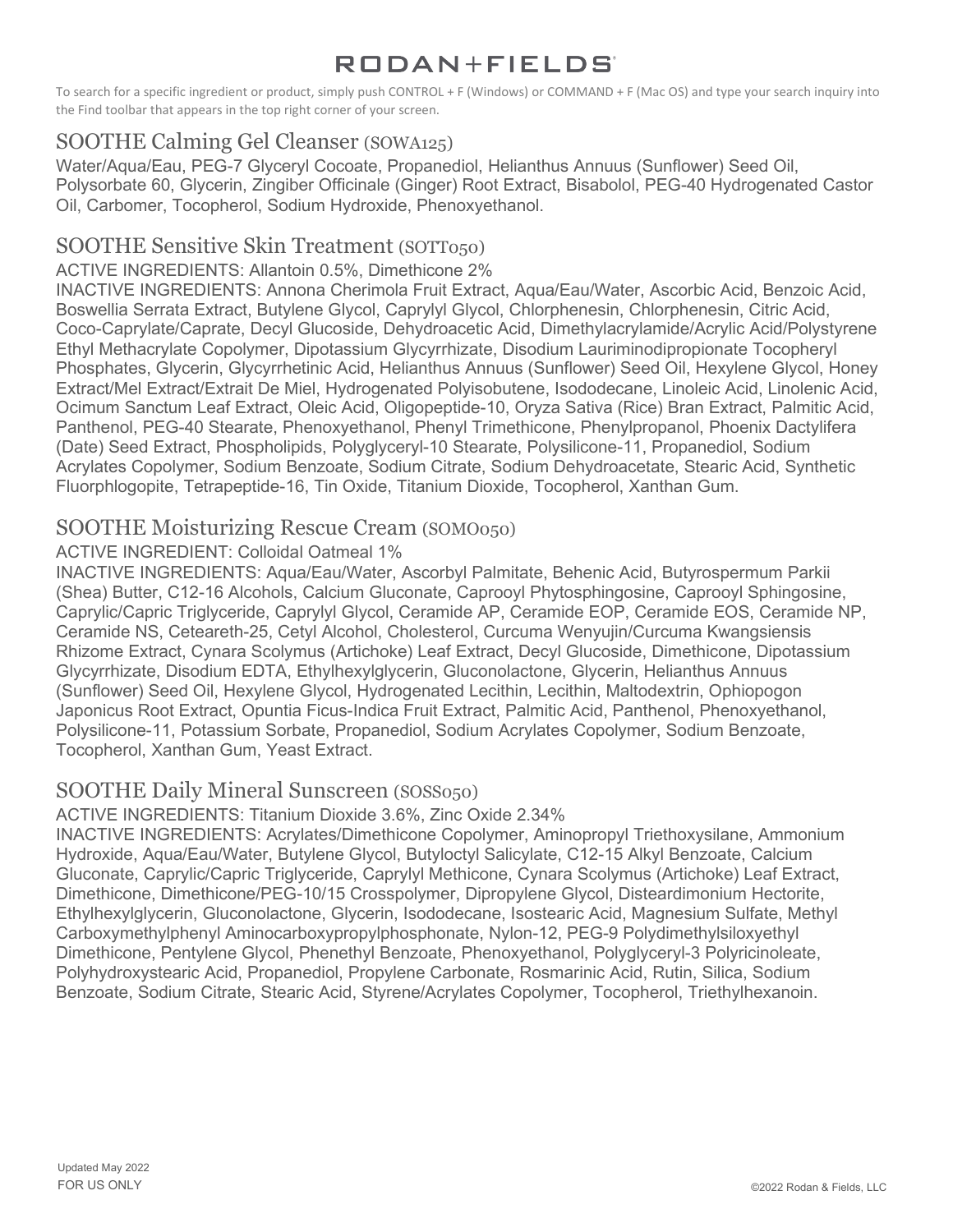To search for a specific ingredient or product, simply push CONTROL + F (Windows) or COMMAND + F (Mac OS) and type your search inquiry into the Find toolbar that appears in the top right corner of your screen.

### SOOTHE Rescue Mask (SORMM07)

Water/Aqua/Eau, Glycerin, Kaolin, Calamine, Glyceryl Stearate, Pentylene Glycol, Bentonite, Propanediol, Cetyl Alcohol, Illite, Rosa Damascena Flower Water Extract, Allantoin, Bisabolol, Piperonyl Glucoside, Saccharum Officinarum (Sugar Cane) Extract, Cucumis Sativus (Cucumber) Extract, Phragmites Karka Extract, Algae Extract, Poria Cocos Extract, Chondrus Crispus Extract, Magnesium Carboxymethyl Beta-Glucan, Montmorillonite, Caprylic/Capric Triglyceride, Linoleic Acid, Linolenic Acid, Polyacrylamide, Laureth-7, Xanthan Gum, C13-14 Isoparaffin, Tocopherol, Citric Acid, Disodium EDTA, Butylene Glycol, Caprylyl Glycol, Ethylhexylglycerin, 1,2-Hexanediol, Octanediol, Hydroxyacetophenone, Sodium Benzoate, Phenoxyethanol, Chromium Oxide Greens.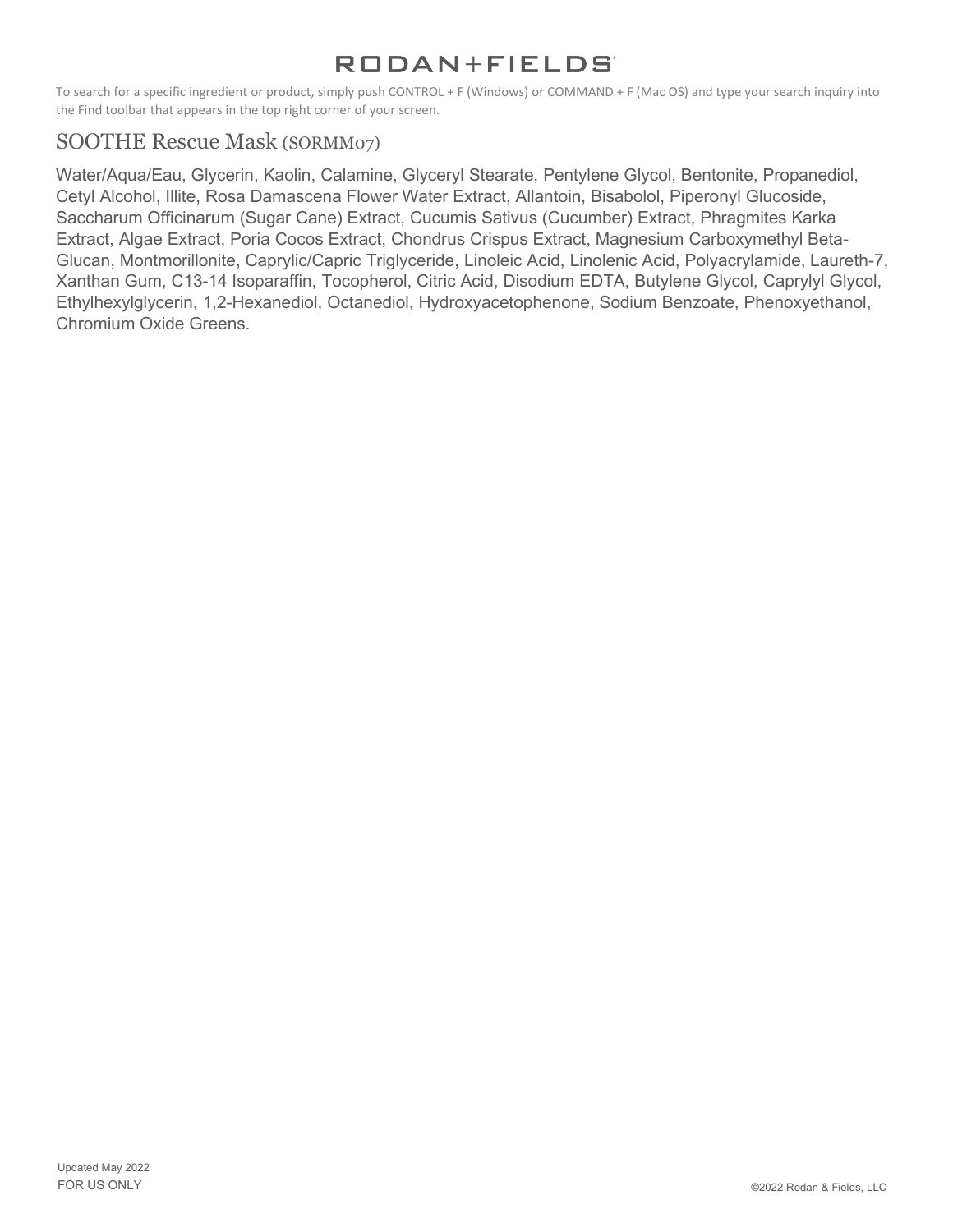To search for a specific ingredient or product, simply push CONTROL + F (Windows) or COMMAND + F (Mac OS) and type your search inquiry into the Find toolbar that appears in the top right corner of your screen.

### UNBLEMISH Refining Acne Wash (UNWA125)

#### ACTIVE INGREDIENT: Salicylic Acid 0.5%

INACTIVE INGREDIENTS: Water/Aqua/Eau, Cocamidopropyl Betaine, Potassium Cocoyl Glycinate, Glycerin, Sodium Cocoyl Isethionate, Lauryl Glucoside, Colloidal Sulfur, Potassium Cocoate, Cetyl Alcohol, Distearyl Phthalic Acid Amide, Hydrogenated Polyisobutene, Acrylates Copolymer, Propanediol, Myristic Acid, Phytosteryl/Octyldodecyl Lauroyl Glutamate, Fragrance/Parfum, Sodium Isethionate, Xanthan Gum, Tocopherol, Coconut Acid, Lauric Acid, Potassium Hydroxide, Sodium Chloride, Ethylhexylglycerin, Propylene Glycol, Phenoxyethanol, Citronellol, Geraniol, Limonene, Linalool, Titanium Dioxide (CI 77891), Ext. Violet 2 (CI 60730), Red 33 (CI 17200).

### UNBLEMISH Clarifying Toner (UNTJ125)

Water/Aqua/Eau, Hamamelis Virginiana (Witch Hazel) Water, Ethoxydiglycol, Glycolic Acid, Polysorbate 20, Alcohol, Sodium Hydroxide, Panthenol, Zinc PCA, Aloe Barbadensis Leaf Juice, Camellia Sinensis Leaf Extract, Rosmarinus Officinalis (Rosemary) Extract, Arginine, Niacinamide, Sodium Hyaluronate, Gluconolactone, Menthyl Lactate, Zinc Phenolsulfonate, Calcium Gluconate, PEG-12 Dimethicone, Fragrance/Parfum, Lecithin, Disodium EDTA, Ethylhexylglycerin, Phenethyl Alcohol, Phenoxyethanol, Sodium Benzoate, Benzoic Acid, Chlorphenesin, Sorbic Acid, Citronellol, Geraniol, Limonene, Linalool.

#### UNBLEMISH Dual Intensive Acne Treatment (UNTT030)

ACTIVE INGREDIENT: Benzoyl Peroxide 2.5%

INACTIVE INGREDIENTS: Water, Ethoxydiglycol, Glycerin, Polyacrylamide, Chamomilla Recutita (Matricaria) Flower Extract, Aloe Barbadensis Leaf Juice, Allantoin, Niacinamide, Panthenol, Punica Granatum Fruit Extract, Yucca Glauca Root Extract, Ceramide AP, Ceramide EOP, Ceramide NP, Fragrance/Parfum, Biosaccharide Gum-1, Disodium Cocamido MIPA-Sulfosuccinate, Carbomer, Cholesterol, Leuconostoc/Radish Root Ferment Filtrate, Corn Starch Modified, Phytosphingosine, Sodium Lauroyl Lactylate, Xanthan Gum, Laureth-7, Aminomethyl Propanol, Disodium Oleamido MEA-Sulfosuccinate, C13-14 Isoparaffin, PEG-7 Glyceryl Cocoate, BHT, Disodium EDTA, Ethylhexylglycerin, Benzyl Alcohol, Phenoxyethanol, Citronellol, Geraniol, Limonene, Linalool.

### UNBLEMISH Invisible Matte Defense Broad Spectrum SPF 30 (UNSS030)

ACTIVE INGREDIENTS: Avobenzone 3%, Homosalate 10%, Octocrylene 10%, Octisalate 5% INACTIVE INGREDIENTS: Isododecane, Dimethicone Crosspolymer, Dimethicone/Bis-Isobutyl PPG-20 Crosspolymer, Butyloctyl Salicylate, Silica, C12-15 Alkyl Benzoate, Polysilicone-22, Glycerin, Vinyl Dimethicone/Methicone Silsesquioxane Crosspolymer, Divinyldimethicone/Dimethicone/Phenylsilsesquioxane Crosspolymer, Polymethylsilsesquioxane, Silica Silylate, Stearic Acid, Tocopherol, Linoleic Acid, Linolenic Acid, Oleic Acid, Palmitic Acid, Ethylhexylglycerin, Benzyl Alcohol.

#### **For California Customers**:

WARNING: This product can expose you to chemicals including Benzophenone, which is known to the State of California to cause cancer. For more information go to [p65warnings.ca.gov.](https://www.p65warnings.ca.gov/)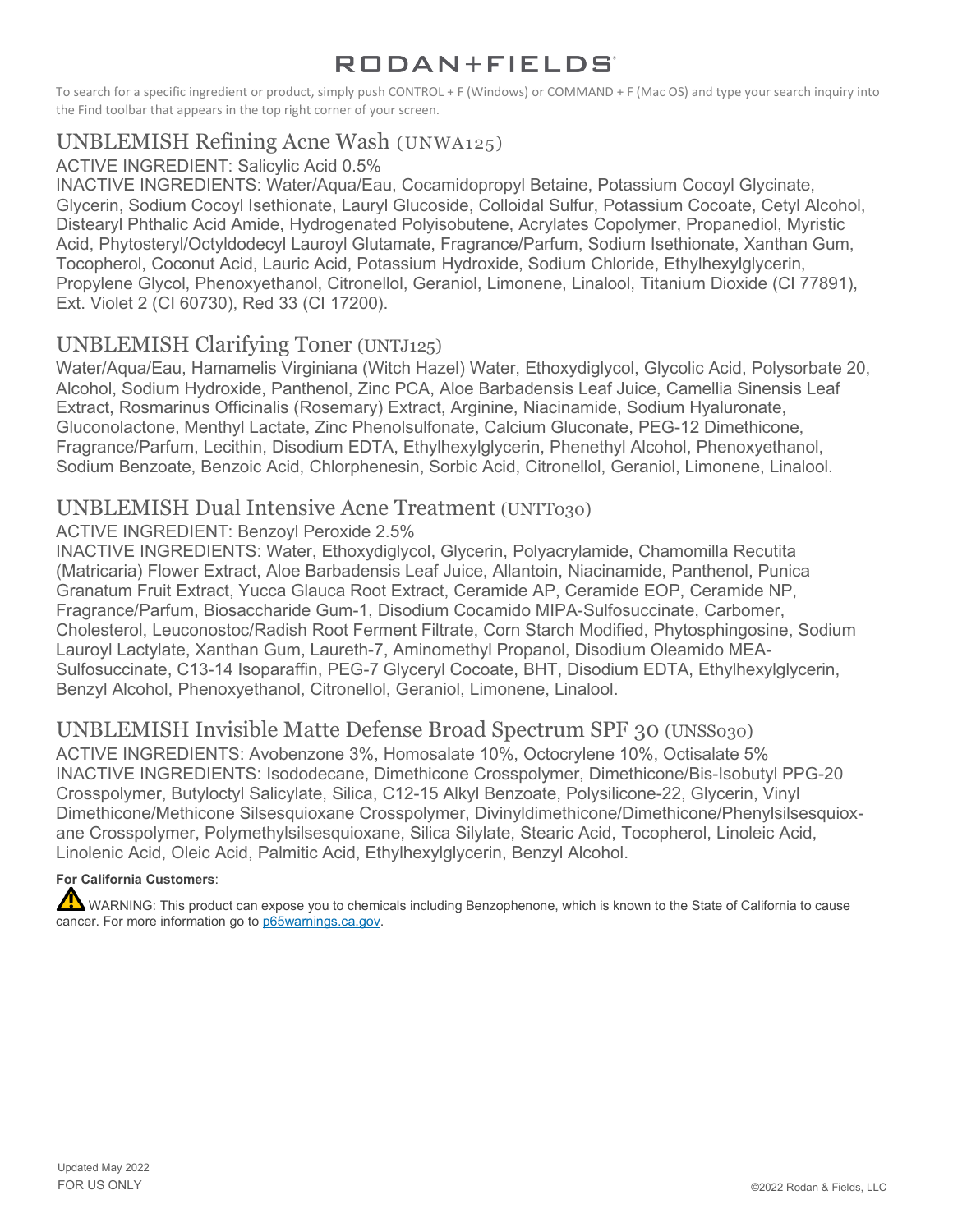To search for a specific ingredient or product, simply push CONTROL + F (Windows) or COMMAND + F (Mac OS) and type your search inquiry into the Find toolbar that appears in the top right corner of your screen.

### UNBLEMISH Clarifying Mask (UNRMG50)

#### ACTIVE INGREDIENT: Sulfur 10%

INACTIVE INGREDIENTS: Water, Kaolin, Glycerin, Pentylene Glycol, Titanium Dioxide (CI 77891), Magnesium Aluminum Silicate, Microcrystalline Cellulose, Butylene Glycol, Avena Sativa (Oat) Kernel Extract, Melaleuca Alternifolia (Tea Tree) Leaf Oil, Phaeodactylum Tricornutum Extract, Algin, Naringenin, Simethicone, Hydroxypropyl Methylcellulose, Sodium Acryloyldimethyltaurate/VP Crosspolymer, Acrylates Copolymer, Mannitol, Silica, Xanthan Gum, Ascorbyl Palmitate, Panthenyl Triacetate, Hydroxyphenyl Propamidobenzoic Acid, Aluminum Hydroxide, Caprylic/Capric Glycerides, Polysorbate 20, 1,2-Hexanediol, Hydroxyacetophenone, Phenoxyethanol, Barium Sulfate, Iron Oxides (CI 77499), Red 30 (CI 73360), Ultramarines (CI 77007).

### SPOTLESS Daily Acne Wash (UNSW125)

#### ACTIVE INGREDIENT: Benzoyl Peroxide 5%

INACTIVE INGREDIENTS: Water, Polyacrylamide, C13-14 Isoparaffin, Jojoba Esters, Carbomer, Diethylhexyl Sodium Sulfosuccinate, Cocamidopropyl Betaine, Laureth-7, Sodium Chloride, Sodium Citrate, Sodium Hydroxide, Propanediol, Ethylhexylglycerin, Phenoxyethanol, Sodium Benzoate.

### SPOTLESS Daily Acne Clearing Treatment (UNST030)

#### ACTIVE INGREDIENT: Benzoyl Peroxide 2.5%

INACTIVE INGREDIENTS: Water, Glycereth-12, PEG-18 Glyceryl Oleate/Cocoate, Glycerin, Butylene Glycol, Vaccinium Angustifolium (Blueberry) Fruit Extract, Sodium Hyaluronate, Polygonum Cuspidatum Root Extract, Bisabolol, Allantoin, Zingiber Officinale (Ginger) Root Extract, Octenidine HCl, Fragrance/Parfum, Phytosteryl/Octyldodecyl Lauroyl Glutamate, Methyl Methacrylate Crosspolymer, Myristyl Alcohol, Acrylamide/Sodium Acryloyldimethyltaurate Copolymer, Cyclopentasiloxane, Butyl Hydroxycyclohexane Carboxylate, Dimethyl Isosorbide, Carbomer, Polyglyceryl-2 Isostearate, Sorbitan Oleate, Diethylhexyl Sodium Sulfosuccinate, Cetyl Hydroxyethylcellulose, Cyclohexasiloxane, Polysorbate 80, Xanthan Gum, Hydroxyphenyl Propamidobenzoic Acid, Ascorbyl Palmitate, Tocopherol, PCA, Sodium Citrate, Citric Acid, Sodium Hydroxide, Propanediol, Pentylene Glycol, Isohexadecane, Caprylyl Glycol, 1,2- Hexanediol, Decylene Glycol, Hydroxyacetophenone, Propylene Glycol, Ethylhexylglycerin, Hexylene Glycol, Phenoxyethanol, Citral, Citronellol, Limonene, Linalool, Titanium Dioxide (CI 77891), Mica, Tin Oxide, Blue 1 (CI 42090), Red 33 (CI 17200), Violet 2 (CI 60725).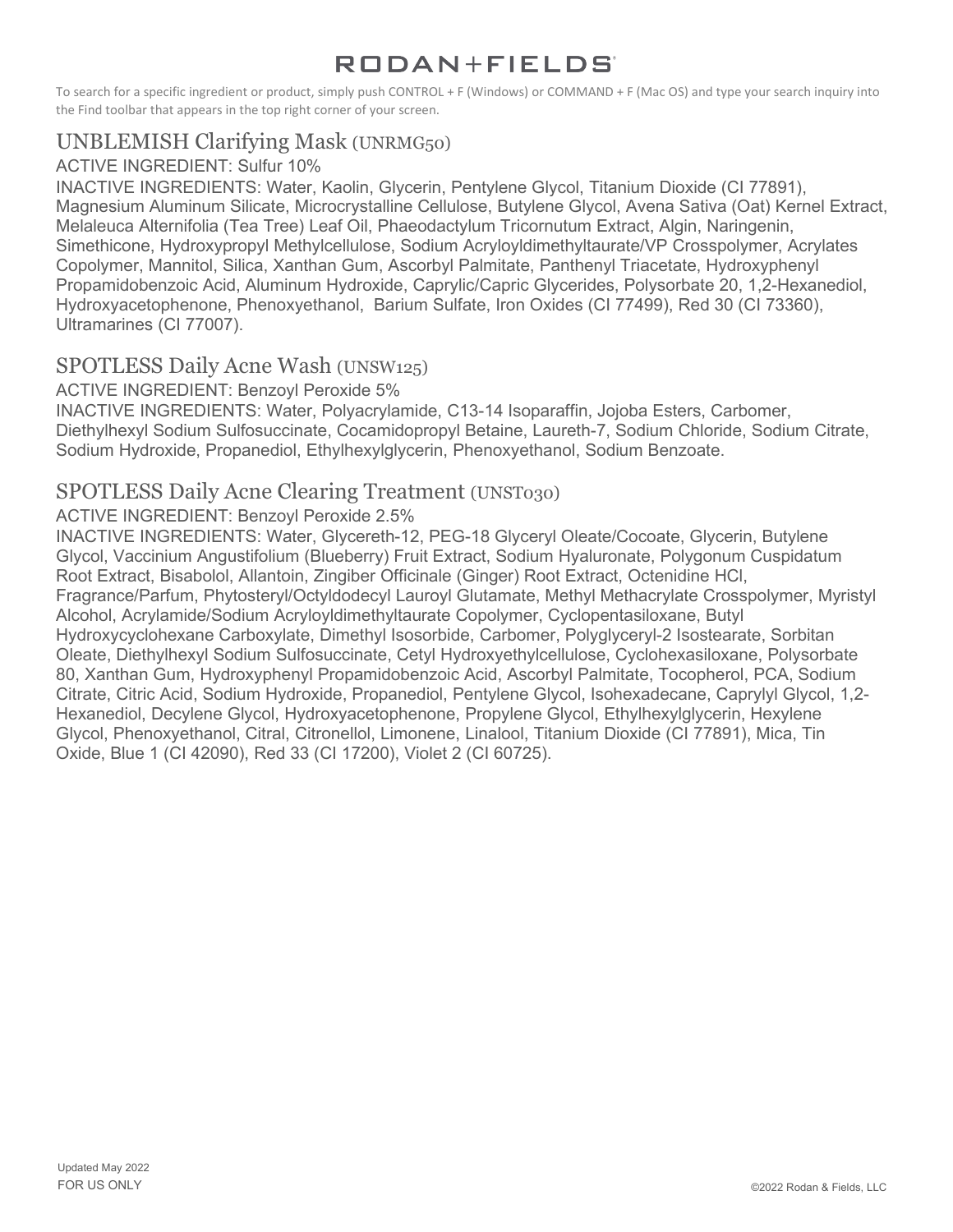To search for a specific ingredient or product, simply push CONTROL + F (Windows) or COMMAND + F (Mac OS) and type your search inquiry into the Find toolbar that appears in the top right corner of your screen.

# RECHARGE 3-in-1 Super Cleanser (RCWA125)

Water/Aqua/Eau, Glycerin, Sodium Laurylglucosides Hydroxypropylsulfonate, Cellulose, Sodium Chloride, Diglycerin, Cocamidopropyl Hydroxysultaine, Sodium Cocoyl Glycinate, Sodium Lauroamphoacetate, Xanthan Gum, Microcitrus Australasica Fruit Extract, Biosaccharide Gum-4, Panthenyl Triacetate, 1,2-Hexanediol Fragrance/Parfum, Hydroxypropylcellulose, Acrylates/C10-30 Alkyl Acrylate Crosspolymer, Decyl Glucoside, Sorbeth-230 Tetraoleate, Sorbitan Laurate, Gellan Gum, Lauric Acid, Hydroxyacetophenone, Citric Acid.

# RECHARGE Ultra Boost Moisturizing Treatment (RCTT050)

Water/Aqua/Eau, Dimethicone, Butylene Glycol, Propanediol, Diphenylsiloxy Phenyl Trimethicone, Diglycerin, Glycerin, PEG-9 Polydimethylsiloxyethyl Dimethicone, Boswellia Serrata Extract, Honey Extract/Mel Extract/Extrait De Miel, Oryza Sativa (Rice) Bran Extract, Vaccinium Angustifolium (Blueberry) Fruit Extract, Oligopeptide-10, Tetrapeptide-16, Ethylhexylglycerin, Glyceryl Glucoside, Lactococcus Ferment Lysate, Lactic Acid, Fragrance/Parfum, Methyl Carboxymethylphenyl Aminocarboxypropylphosphonate, Tocopherol, Dimethicone/PEG-10/15 Crosspolymer, Dipropylene Glycol, Dimethicone/Phenyl Vinyl Dimethicone Crosspolymer, Sodium Chloride, Disodium EDTA, Sodium Citrate, Phenoxyethanol, Sodium Benzoate.

### RECHARGE Protect + Blur Broad Spectrum SPF 30 (RCP040)

ACTIVE INGREDIENTS: Titanium Dioxide 3.2%, Zinc Oxide 7.7%

INACTIVE INGREDIENTS: Isododecane, Cyclopentasiloxane, Dimethicone Crosspolymer, Calcium Sodium Borosilicate, Butyloctyl Salicylate, Jojoba Esters, Dimethicone, Glycerin, Sea Water/Maris Aqua/Eau De Mer, Hexyl Laurate, Acrylates/Dimethicone Copolymer, Water, Vaccinium Angustifolium (Blueberry) Fruit Extract, Carnosine, Sclareolide, Zinc PCA, Fragrance/Parfum, Silica, Dimethicone/Polyglycerin-3 Crosspolymer, Polyglyceryl-4 Isostearate, PEG-10 Dimethicone, Cetyl PEG/PPG-10/1 Dimethicone, Polyglyceryl-3 Polydimethylsiloxyethyl Dimethicone, Triethoxysilylethyl Polydimethylsiloxyethyl Hexyl Dimethicone, Stearic Acid, Biosaccharide Gum-4, Methyl Carboxymethylphenyl Aminocarboxypropylphosphonate, Isopropyl Titanium Triisostearate, Tocopherol, Sodium Citrate, Butylene Glycol, Propanediol, Dipropylene Glycol, Phenoxyethanol, Hexyl Cinnamal, Limonene, Linalool, Alumina, Iron Oxides (CI 77499).

### RECHARGE Detox Mask (RCDMF50)

Water/Aqua/Eau, Glycerin, Montmorillonite, Methylheptyl Isostearate, Butylene Glycol, Heptyl Undecylenate, Kaolin, Bellis Perennis (Daisy) Flower Extract, Cocos Nucifera (Coconut) Oil, Mangifera Indica (Mango) Seed Butter, Persea Gratissima (Avocado) Oil, Glyceryl Stearate, Silica, Diatomaceous Earth/Terre De Diatomées, Cetyl Alcohol, Charcoal Powder, Glyceryl Stearate Citrate, Enantia Chlorantha Bark Extract, Oleanolic Acid, Fragrance/Parfum, Biosaccharide Gum-4, Hydrogenated Lecithin, Polyglyceryl-3 Stearate, Xanthan Gum, Triethoxycaprylylsilane, Tocopherol, Disodium EDTA, Polysorbate 20, 1,2-Hexanediol, Phenethyl Alcohol, Chlorphenesin, Phenoxyethanol, Iron Oxides (CI 77499), Titanium Dioxide (CI 77891).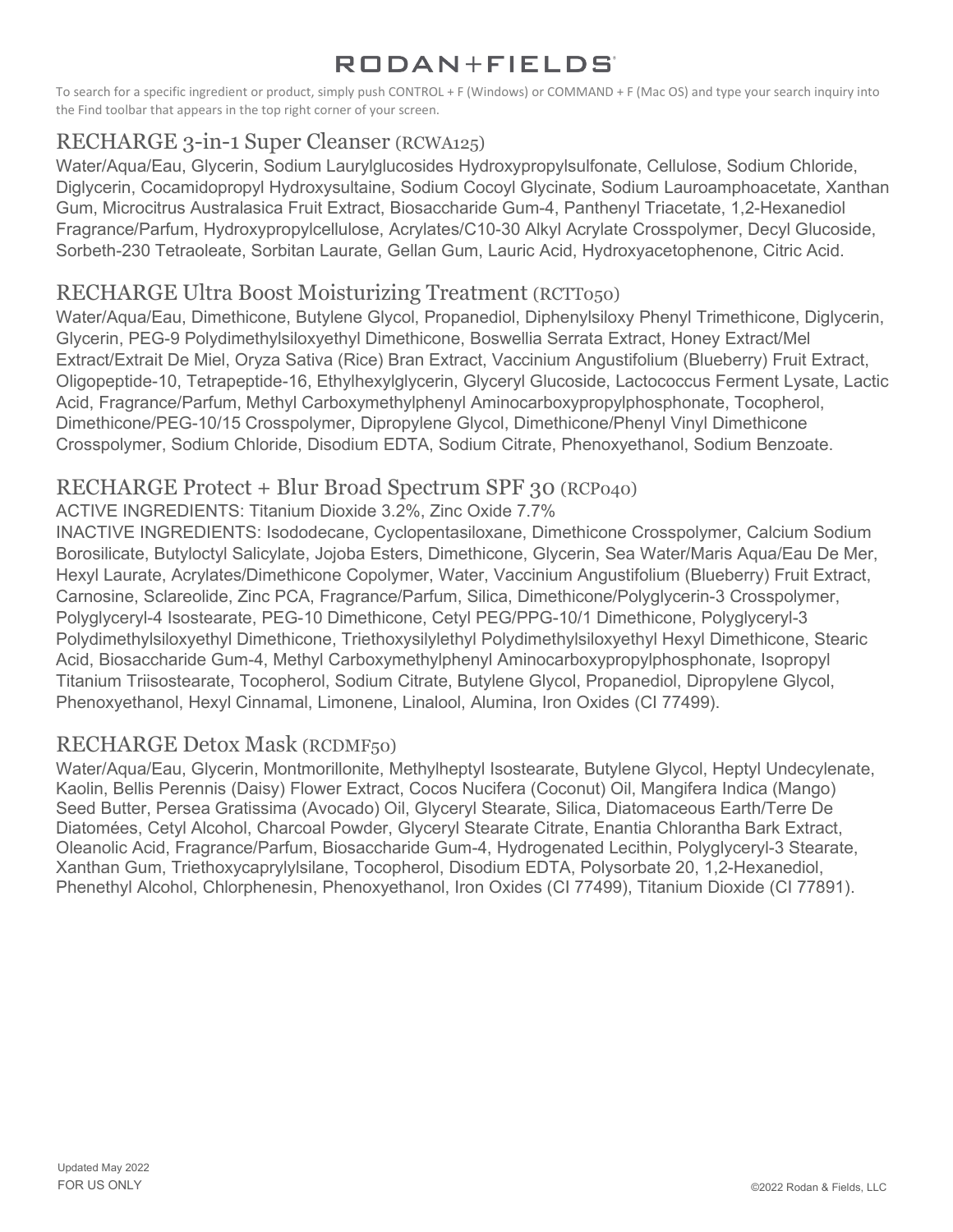To search for a specific ingredient or product, simply push CONTROL + F (Windows) or COMMAND + F (Mac OS) and type your search inquiry into the Find toolbar that appears in the top right corner of your screen.

# ENHANCEMENTS R+F Instant Targeted Firming Gel (ENFG010)

Water/Aqua/Eau, Silica, Sea Water/Maris Aqua/Eau de Mer, Hydroxyethyl Acrylate/Sodium Acryloyldimethyl Taurate Copolymer, Pullulan, Hydrolyzed Silk, Butylene Glycol, Hydrolyzed Rhodophyceae Extract, Tripleurospermum Maritimum Extract, Sodium Acrylates Crosspolymer-2, Xanthan Gum, Sorbitan Isostearate, Polysorbate 60, Disodium EDTA, Ethylhexylglycerin, Phenoxyethanol, Sorbic Acid, Mica, Titanium Dioxide (CI 77891).

### ENHANCEMENTS Total RF Serum (ENFM030)

Water/Aqua/Eau, Dimethicone, Isononyl Isononanoate, Glycerin, Niacinamide, Squalane, Isostearyl Alcohol, Glyceryl Linoleate, Butylene Glycol Cocoate, Asiaticoside, Pterocarpus Marsupium Bark Extract, Adenosine, Sodium Acetylated Hyaluronate, Tetrapeptide-16, Arginine PCA, Rosmarinic Acid, Rutin, Xymenynic Acid, Oligopeptide-10, Glyceryl Linolenate, Caprooyl Phytosphingosine, Methyl Carboxymethylphenyl Aminocarboxypropylphosphonate, Honey Extract, Boswellia Serrata Extract, Panthenol, Pullulan, Ethylhexyl Cyclohexyl Urea, Hydroxyapatite, Oryza Sativa (Rice) Bran Extract, Fragrance, Cetyl Alcohol, Glyceryl Stearate, PEG-75 Stearate, Ceteth-20, Steareth-20, Sclerotium Gum, Lecithin, Ethylcellulose, Silica, Xanthan Gum, Tocopherol, Disodium EDTA, Citric Acid, Caprylyl Glycol, Butylene Glycol, Hexylene Glycol, Pentylene Glycol, Phenoxyethanol, Potassium Sorbate, Sodium Benzoate, Alpha-Isomethyl Ionone, Benzyl Salicylate, Citronellol, Hydroxycitronellal, Limonene, Linalool, Mica, Tin Oxide, Titanium Dioxide (CI 77891), Iron Oxides (CI 77491).

### ENHANCEMENTS Lash Boost (ENHLSH01)

Water, Butylene Glycol, Hydroxyethylcellulose, Keratin, Biotin, Sodium Hyaluronate, Isopropyl Cloprostenate, Octapeptide-2, Allantoin, Panthenol, Copper Tripeptide-1, Pantethine, sh-Polypeptide-1, Cucurbita Pepo (Pumpkin) Seed Extract, Glycerin, Sea Water, Malus Domestica Fruit Cell Culture Extract, Hydrolyzed Glycosaminoglycans, Prunus Amygdalus Dulcis (Sweet Almond) Seedcake Extract, Backhousia Citriodora Leaf Oil, Dipotassium Glycyrrhizate, Rhizobian Gum, Styrene/Acrylates/Ammonium Methacrylate Copolymer, Xanthan Gum, PVP, Lecithin, PEG-12 Dimethicone, Alcohol, Chlorphenesin, Phenoxyethanol, Sorbic Acid, Sodium Hydroxide.

### ENHANCEMENTS Brow Defining Boost

(Light-ENEBS01; Medium-ENEBS02; Dark-ENEBS03; Black-ENEBS04)

INGREDIENTS: Isododecane, Beeswax, Mica, Trihydroxystearin, Trimethylsiloxysilicate, Dimethicone, Triethylhexanoin, VP/Eicosene Copolymer, Caprylyl Methicone, Silica, Dimethicone/Vinyl Dimethicone Crosspolymer, Cellulose, Isopropyl Cloprostenate, Ricinus Communis (Castor) Seed Oil, Water, Disteardimonium Hectorite, Lauroyl Lysine, Propylene Carbonate, Triethoxycaprylylsilane, Alcohol, HDI/Trimethylol Hexyllactone Crosspolymer, Tocopherol, Pentaerythrityl Tetra-di-t-butyl Hydroxyhydrocinnamate, Ethylhexylglycerin, Phenoxyethanol. May Contain (+/-) Iron Oxides (CI 77491, CI 77492, CI 77499), Titanium Dioxide (CI 77891).

### R+F Active Hydration Serum (ENHEFG1)

Water/Aqua/Eau, Glycerin, Bis-PEG-12 Dimethicone, Pentylene Glycol, Pyrus Malus (Apple) Fruit Extract, Sodium Hyaluronate, Adenosine, Ceramide NP, Ceramide NS, Ceramide AP, Ceramide EOP, Ceramide EOS, Tocopherol, Ascorbyl Palmitate, Sea Salt/Maris Sal/Sel Marin, Cetyl Hydroxyethylcellulose, Calcium PCA, Magnesium PCA, Lecithin, Caprooyl Phytosphingosine, Caprooyl Sphingosine, Gellan Gum, Ceteareth-25, Lactic Acid, Cetyl Alcohol, Behenic Acid, Cholesterol, Hydrated Silica, Silica Dimethyl Silylate, Disodium Phosphate, Fragrance/Parfum, Hexylene Glycol, Ethylhexylglycerin, Caprylyl Glycol, Sodium Benzoate, Phenoxyethanol, Butylphenyl Methylpropional, Limonene.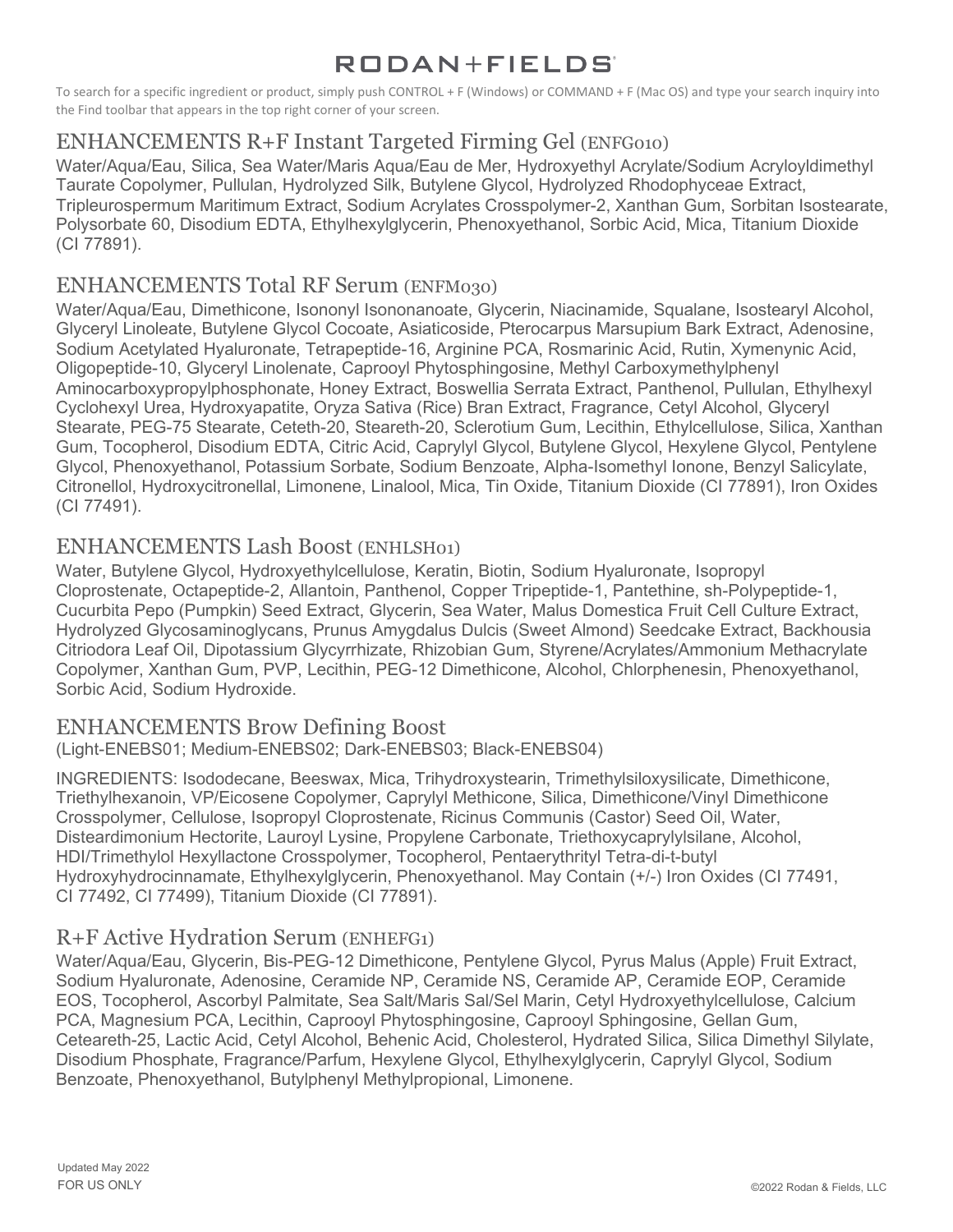To search for a specific ingredient or product, simply push CONTROL + F (Windows) or COMMAND + F (Mac OS) and type your search inquiry into the Find toolbar that appears in the top right corner of your screen.

# Rodan + Fields Active Hydration Body Replenish (ENBR001)

Water/Aqua/Eau, Glycerin, Ethylhexyl Palmitate, Butylene Glycol, Cetearyl Alcohol, Cyclopentasiloxane, Cocos Nucifera (Coconut) Oil, Hydrogenated Vegetable Oil, Polysorbate 60, Dimethicone, Steareth-2, Sodium Hyaluronate, Adenosine, Palmitoyl Tripeptide-5, Ceramide AP, Ceramide EOP, Ceramide EOS, Ceramide NP, Ceramide NS, Calcium PCA, Magnesium PCA, Pyrus Malus (Apple) Fruit Extract, Benzotriazolyl Dodecyl p-Cresol, Butyrospermum Parkii (Shea) Butter, Tocopheryl Acetate, Simmondsia Chinensis (Jojoba) Seed Oil, Caprooyl Phytosphingosine, Caprooyl Sphingosine, Fragrance/Parfum, Behenic Acid, Carbomer, Ceteareth-25, Cetyl Alcohol, Cetyl Hydroxyethylcellulose, Cholesterol, Dimethiconol, Gellan Gum, Hydrated Silica, Lecithin, Bis-PEG-12 Dimethicone, Sea Salt/Maris Sal/Sel Marin, Silica Dimethyl Silylate, Ascorbyl Palmitate, Tocopherol, Disodium EDTA, Citric Acid, Disodium Phosphate, Lactic Acid, Sodium Hydroxide, Sodium Phytate, Caprylyl Glycol, Hexylene Glycol, Pentylene Glycol, Ethylhexylglycerin, Chlorphenesin, Phenoxyethanol, Sodium Benzoate, Butylphenyl Methylpropional, Limonene, Linalool, Tin Oxide, Mica, Titanium Dioxide (CI 77891).

### ENHANCEMENTS Active Hydration Bright Eye Complex (ENHEY15)

Water/Aqua/Eau, Caprylyl Methicone, Glycerin, PEG-12 Dimethicone/PPG-20 Crosspolymer, Dimethicone, Alcohol Denat., Caffeine, Hylocereus Undatus Fruit Extract, Passiflora Edulis Fruit Extract, Pyrus Malus (Apple) Fruit Extract, Chlorella Vulgaris Extract, Ceramide AP, Ceramide EOP, Ceramide EOS, Ceramide NP, Ceramide NS, Calcium PCA, Magnesium PCA, Adenosine, Hydroxyacetophenone, Tocopherol, Cholesterol, Tocopheryl Acetate, Sodium Hyaluronate, Gellan Gum, Lactic Acid, Beeswax/Cera Alba/Cire d'abeille, Caprooyl Phytosphingosine, Caprooyl Sphingosine, Cetyl Alcohol, Behenic Acid, Hydrated Silica, Silica Dimethyl Silylate, Triethoxycaprylylsilane, Bis-PEG-12 Dimethicone, Isododecane, Polyisobutene, Cyclopentasiloxane, Polysilicone-11, Cetyl Hydroxyethylcellulose, Polysorbate 20, Sorbitan Isostearate, Lecithin, PEG/PPG-18/18 Dimethicone, Coco-Caprylate/Caprate, C12-14 Pareth-12, Ceteareth-25, Sea Salt/Maris Sal/Sel marin, Silica, Silica Silylate, Decyl Glucoside, Fragrance/Parfum, Acrylamide/Ammonium Acrylate Copolymer, Dimethylacrylamide/Acrylic Acid/Polystyrene Ethyl Methacrylate Copolymer, Dimethicone Crosspolymer, Dimethicone/Vinyl Dimethicone Crosspolymer, Hydroxypropyl Methylcellulose Stearoxy Ether, Disodium Phosphate, Sodium Metabisulfite, Synthetic Fluorphlogopite, Tin Oxide, Pentylene Glycol, Hexylene Glycol, Butylene Glycol, Caprylyl Glycol, Ethylhexylglycerin, Sodium Benzoate, Chlorphenesin, Phenoxyethanol, Iron Oxides (CI 77491, CI 77492), Titanium Dioxide (CI 77891).

### ENHANCEMENTS Micro-Dermabrasion Paste (ENPS125)

C11-13 Isoparaffin, Sodium Chloride, Ethyl Canolate, Caprylic/Capric Triglyceride, Sodium Lauryl Sulfoacetate, Butylene Glycol, PEG-12 Dimethicone, Hydrogenated Vegetable Oil, Sodium Bicarbonate, Sucrose, Cetearyl Alcohol, Fragrance/Parfum, Ceteareth-20, Sodium Sulfate, Phenoxyethanol, Bisabolol, Dipotassium Glycyrrhizate, Silica, Tetrahexyldecyl Ascorbate, Tocopheryl Acetate, Caprylyl Glycol, Citral, Limonene, Linalool, Yellow 5 (CI 19140), Yellow 6 (CI 15985).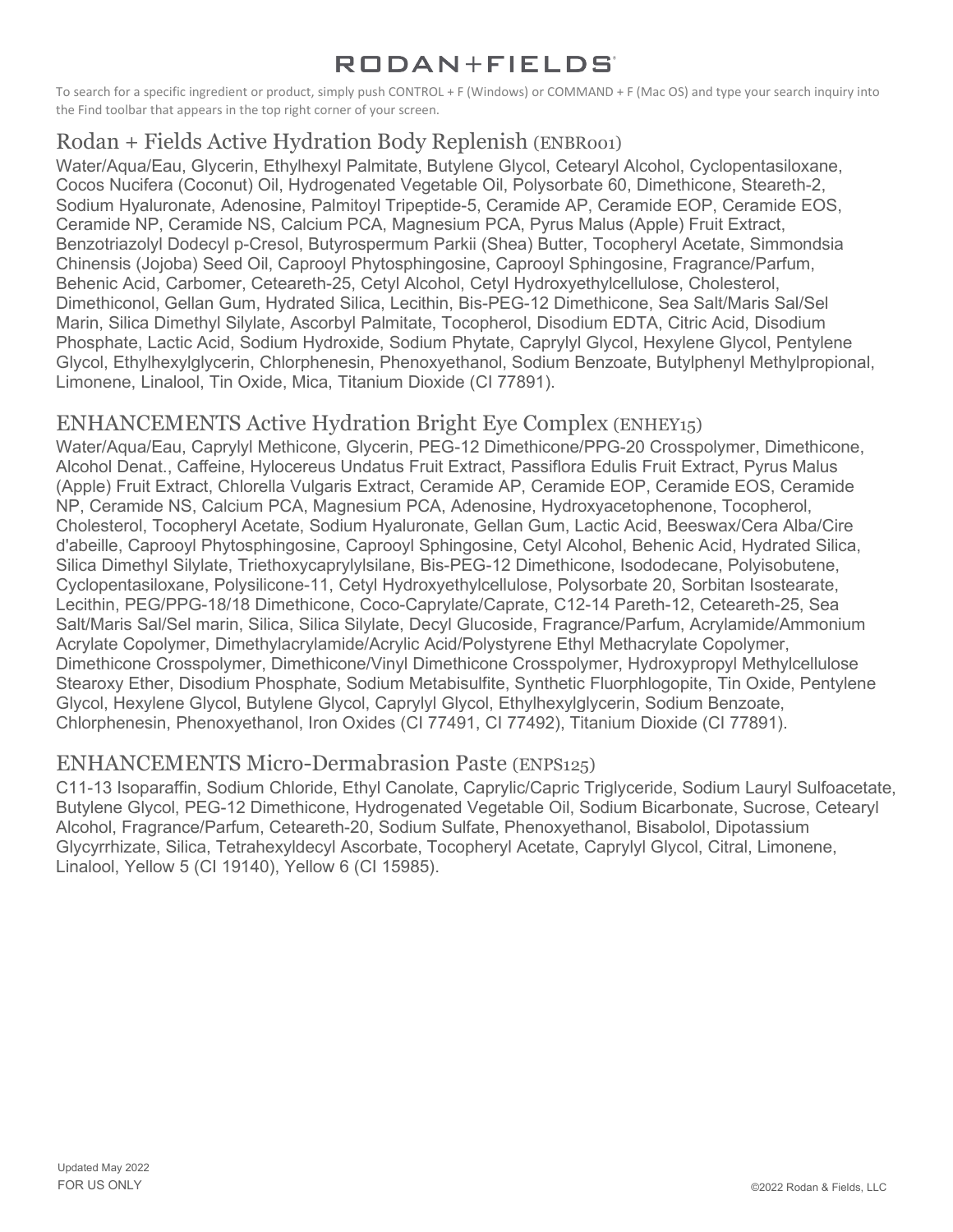To search for a specific ingredient or product, simply push CONTROL + F (Windows) or COMMAND + F (Mac OS) and type your search inquiry into the Find toolbar that appears in the top right corner of your screen.

# DERMACOSMETICS Radiant Defense Perfecting Liquid

**Shades:** Shell (DERDS01), Cream (DERDH01), Beige (DERDS02), Sand (DERDS03), Golden (DERDS04), Honey (DERDH04), Almond (DERDS05), Caramel (DERDH05), Espresso (DERDS06), Truffle (DERDS07)

#### ACTIVE INGREDIENTS: Titanium Dioxide 3.44%, Zinc Oxide 4%

INACTIVE INGREDIENTS: Water, Dimethicone, Cyclopentasiloxane, Phenyl Trimethicone, Butylene Glycol, Coco-Caprylate/Caprate, C12-15 Alkyl Benzoate, Caprylic/Capric Triglyceride, Cetyl PEG/PPG-10/1 Dimethicone, Polymethylsilsesquioxane, HDI/Trimethylol Hexyllactone Cross-polymer, Polysilicone-11, PEG/PPG-18/18 Dimethicone, Honey Extract, Oligopeptide-10, Tetrapeptide-16, Boswellia Serrata Water, Hydrolyzed Rhodophyceae Extract, Oryza Sativa (Rice) Bran Extract, Vaccinium Angustifolium (Blueberry) Fruit Extract, Ectoin, Carnosine, Hydroxyacetophenone, Butyrospermum Parkii (Shea) Butter, Biosaccharide Gum-4, Alumina, Bis-Ethylhexyl Hydroxydimethoxy Benzylmalonate, Cyclohexasiloxane, Disteardimonium Hectorite, Isopropyl Titanium Triisostearate, Isostearic Acid, Lecithin, Methyldihydrojasmonate, Polyglyceryl-3 Polyricinoleate, Polyhydroxystearic Acid, Polysorbate 20, Propanediol, Silica, Sodium Chloride, Stearic Acid, BHT, 1,2-Hexanediol, Caprylyl Glycol, Sodium Benzoate, Phenoxyethanol. May Contain (+/-): Titanium Dioxide (CI 77891), Iron Oxides (CI 77491, CI 77492, CI 77499).

### ESSENTIALS Daily Body Moisturizer (ESBL200)

Water/Aqua/Eau, Dimethicone, Cetearyl Alcohol, Glycerin, PEG-100 Stearate, Glyceryl Stearate, Helianthus Annuus (Sunflower) Seed Oil, Jojoba Esters, Aloe Barbadensis Leaf Juice, Narcissus Tazetta Bulb Extract, Simmondsia Chinensis (Jojoba) Seed Oil, Fragrance/Parfum, Acrylates/C10-30 Alkyl Acrylate Crosspolymer, Sorbitan Stearate, Carbomer, Stearic Acid, Cetyl Phosphate, Tocopherol, Aminomethyl Propanol, Tetrasodium EDTA, Caprylyl Glycol, Ethylhexylglycerin, Chlorphenesin, Phenoxyethanol, Potassium Sorbate, Sodium Benzoate, Citral, Limonene, Linalool.

### ESSENTIALS Foaming Sunless Tan (ESST125)

Water/Aqua/Eau, Dihydroxyacetone, Polysorbate 20, Butylene Glycol, Glycerin, Phenoxyethanol, Caprylyl Glycol Ethylhexylglycerin, Hexylene Glycol, Decyl Glucoside, Sodium Lactate, Ethoyxdiglycol, Erythrulose, Narcissus Tazetta Bulb Extract, Phospholipids, Tocopheryl Acetate, Retinyl Palmitate, Ascorbyl Palmitate, Citric Acid Fragrance/Parfum.

# ESSENTIALS Face + Body Sunscreen Broad Spectrum SPF 50 (ESBS150)

ACTIVE INGREDIENTS: Avobenzone 2.8%, Homosalate 9.6%, Octisalate 4.8%, Octocrylene 9.6% INACTIVE INGREDIENTS: Water/Aqua/Eau, Glycerin, Butylene Glycol, Pentylene Glycol, C12-15 Alkyl Benzoate, Silica, Dimethicone, Hydrogenated Lecithin, Fragrance/Parfum, Dimethicone/Vinyl Dimethicone Crosspolymer, Xanthan Gum, Hydroxyethyl Acrylate/Sodium Acryloyldimethyl Taurate Copolymer, Sodium Carbomer, Isohexadecane, Polysorbate 60, Sorbitan Isostearate, Diethylhexyl Syringylidenemalonate, Aminomethyl Propanol, Citric Acid, Benzyl Alcohol, Potassium Sorbate, Sodium Benzoate, Citral, Limonene, Linalool, Titanium Dioxide (CI 77891).

#### **For California Customers:**

WARNING: This product can expose you to chemicals including Benzophenone, which is known to the State of California to cause cancer. For more information go to [p65warnings.ca.gov.](https://www.p65warnings.ca.gov/)